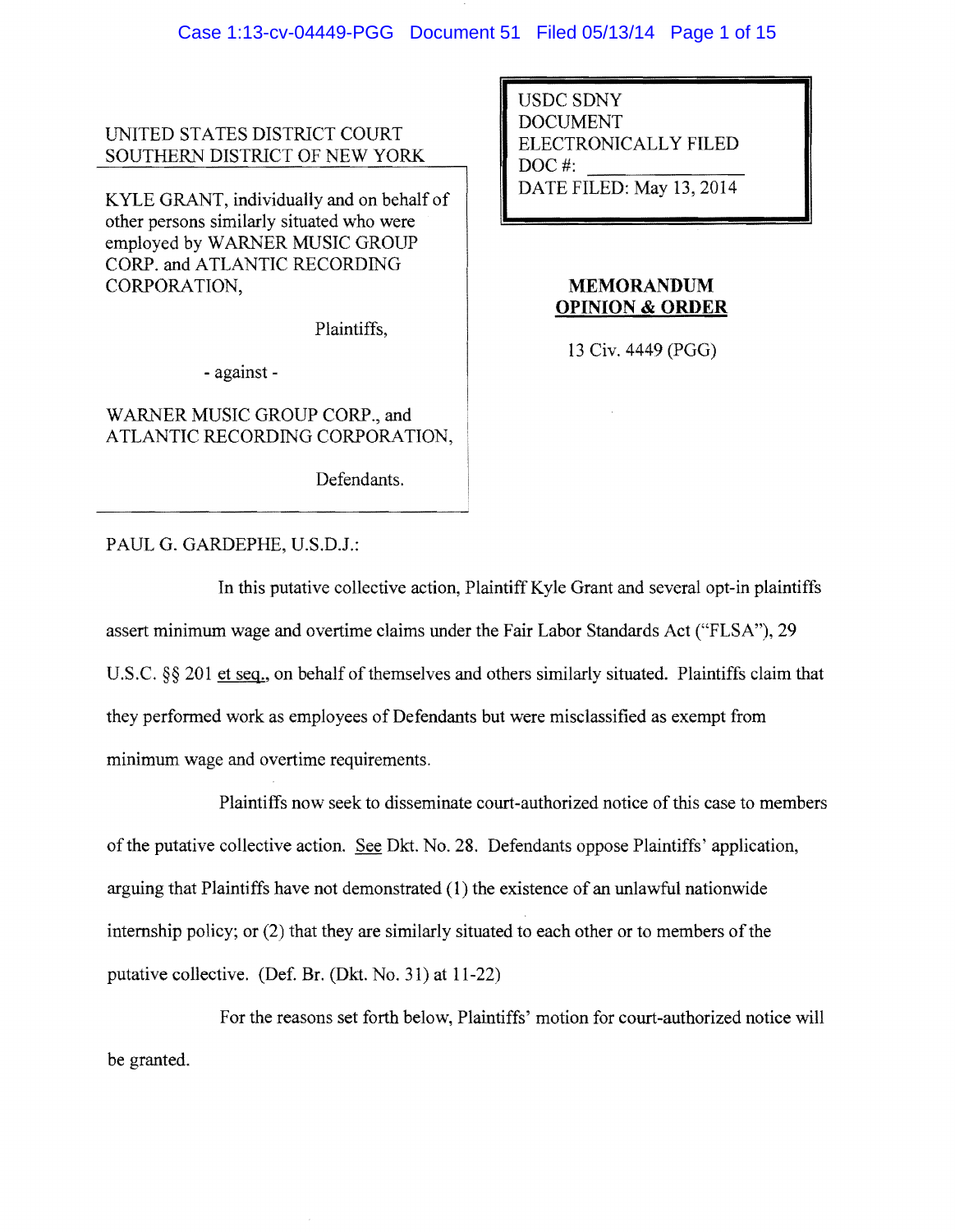$\sim$ 

## **BACKGROUND**

On June 27, 2013, Plaintiff Kyle Grant commenced this collective action on behalf of himself and others similarly situated against Warner Music Group Corporation ("WMG") and Atlantic Recording Corporation ("Atlantic").<sup>1</sup> (Cmplt. (Dkt. No. 1)  $\P$ 1) Grant, a former student intern for WMG subsidiary Warner Bros. Records ("WBR"), alleges that Defendants misclassified him and other similarly situated persons as unpaid interns exempt from statutory minimum wage and overtime requirements. (Id.  $\P$  11, 32-33) The misclassification purportedly reflects a nationwide employment policy that governs internship programs at all of Defendants' U.S. locations. (Id.  $\P$ [22)

Grant interned in WBR's Radio Promotions Department in Manhattan from August 2012 until April 2013. (Grant Decl. (Dkt. No. 30-2) ¶ 3; Cmplt. ¶¶ 10, 34, 38) Grant typically worked five days a week from 9:30 a.m. until 8:00 p.m., for a total of approximately fifty hours per week, but he received no compensation. (Grant Decl. (Dkt. No. 30-2)  $\P\P$  4-6; Cmplt. (Dkt. No. 1)  $\P$  33-35, 37-38) His work consisted of routine office tasks, such as answering telephones, making photocopies, making deliveries, preparing coffee, and organizing and cleaning the office. (Grant Decl. (Dkt. No. 30-2); Cmplt. (Dkt. No. 1) ¶ 36) Although Grant was a student at the time, he claims that he received no academic credit for his internship. (Grant Decl. (Dkt. No. 30-2)  $\P$  12)

<sup>&</sup>lt;sup>1</sup> The Complaint states that this action is brought on behalf of persons currently and formerly employed by "entities affiliated with or controlled by Warner Music Group Corp. and Atlantic Recording Corporation." (Cmplt. (Dkt. No. 1)  $\P$  1) Atlantic is a record label and subsidiary of WMG. (Declaration of Atlantic Human Resources Coordinator Monica Barrios ("Barrios Decl.") (Dkt. No. 32-1)  $\P$  2)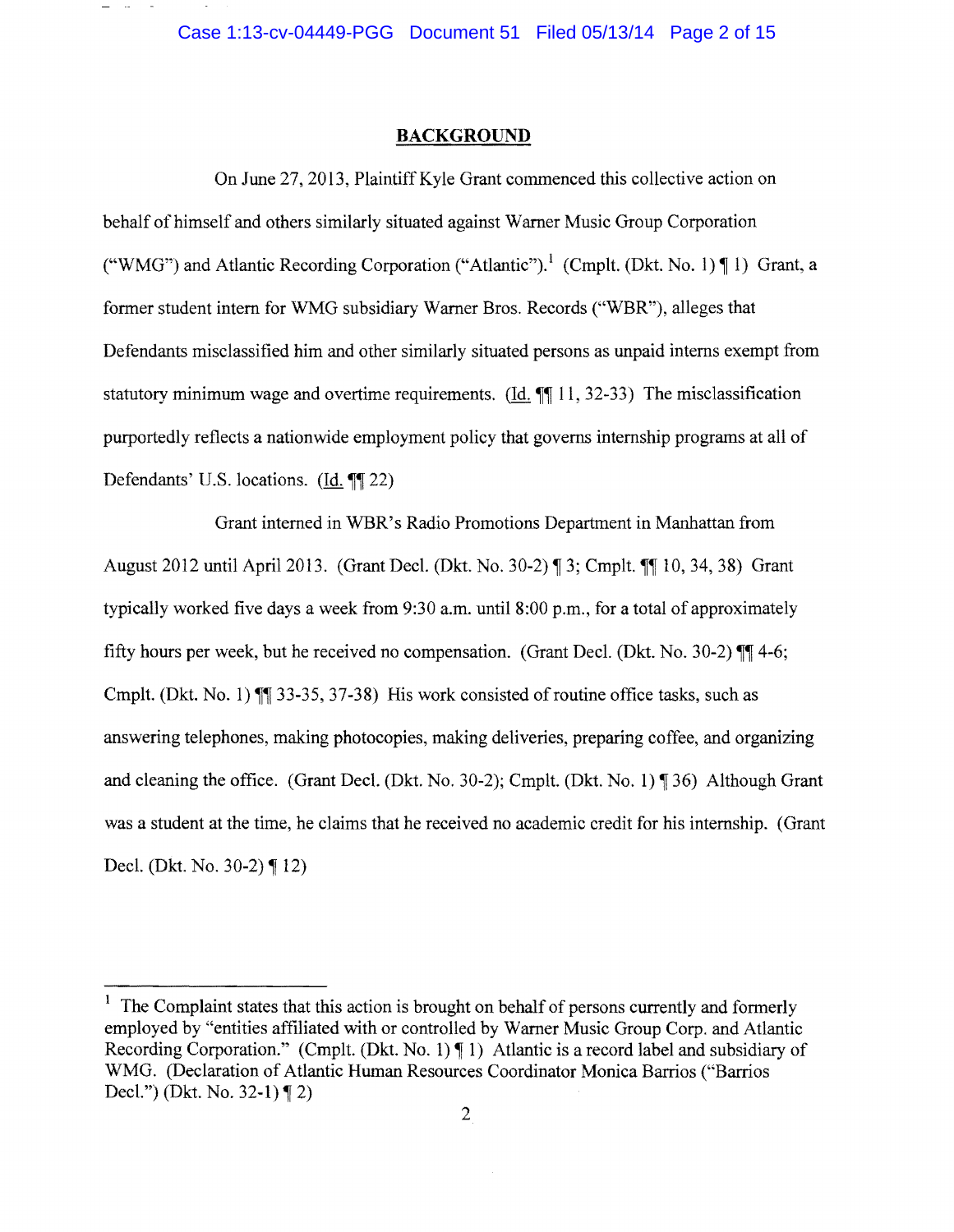In support of their motion, Plaintiffs have submitted declarations from Grant and three opt-in plaintiffs who interned for Defendants or their subsidiaries.<sup>2</sup> Opt-in plaintiff Samuel Westerkon interned five days a week in Atlantic's Product Development and Business Analytics Department in Manhattan between June 2012 and August 2012. (Westerkon Dec!. (Dkt. No. 30 3)  $\parallel$  3) His duties included preparing business analytics, proofreading, and assisting in product development. (Id.  $\P$  $(3, 7)$  Westerkon asserts that he performed the same work as paid employees in his department.  $(\text{Id. } \P 9)$  Opt-in plaintiff Evan Brieff interned in WBR's "Promotions and Video Departments" from September 2012 to May 2013. (Brieff Decl. (Dkt.) No. 35-1)  $\parallel$  3) Brieff worked from 10:00 a.m. to 6:00 p.m. two days a week; among other things, Brieffworked on software, answered phones, and made photocopies. (Id.) Brief, like Westerkon, claims to have "performed some of the same work as paid employees." (Id.  $\phi$ ) Danielle Grubb was an intern in the "Urban Section of the A&R Department" in November 2013. (Grubb Decl. (Dkt. No. 35-2)  $\P$ 3) She worked two days a week from 11:00 a.m. to 5:00 p.m. Her duties consisted of, inter alia, answering phones and other administrative work. (Id.  $\blacksquare$ 6) Grubb also claims to have done work that was also performed by paid employees.  $(\text{Id}, \P \text{8})$ 

All of the declarants deny receiving academic credit for at least part of their internships, and all claim to have received little to no supervision. (See, e.g., Grant Decl. (Dkt.) No. 30-2) I 12 ("I did not receive any academic credit, and my school did not oversee my

<sup>&</sup>lt;sup>2</sup> Plaintiffs have also submitted a declaration from non-party Justin Henry. Henry is the named plaintiff in a parallel action brought under the New York Labor Law. See Henry v. Warner Music Group Corp. et al., 13 Civ. 5031 (PGG). Henry is not a plaintiff in the instant case because his claims pre-date the three-year statute of limitations applicable to FLSA actions. Because Henry worked for Defendants prior to the putative class period, his experience is not illustrative of that of members of the putative collective action. Accordingly, this Court has not considered Henry's declaration in determining whether dissemination of court-authorized notice is appropriate.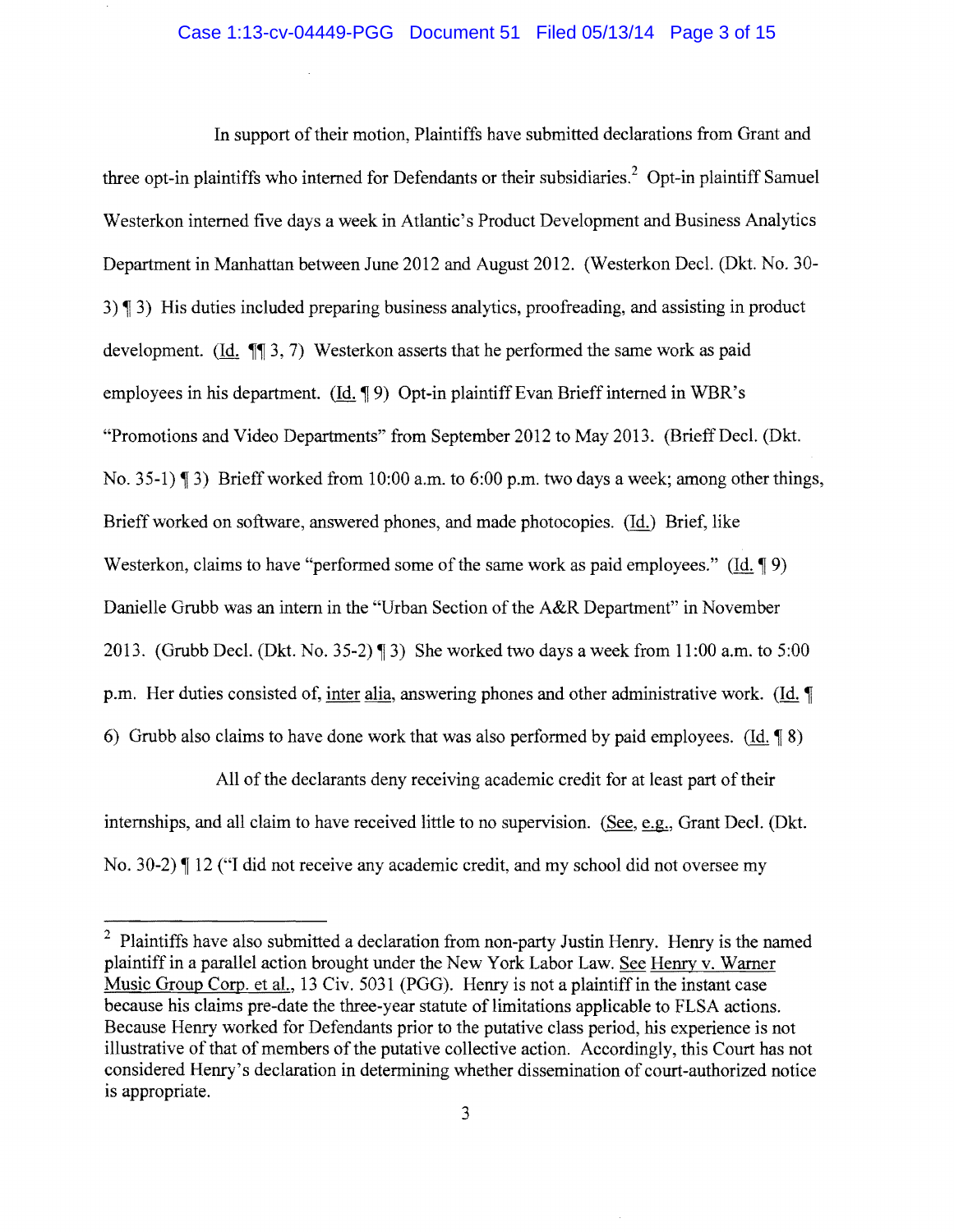### Case 1:13-cv-04449-PGG Document 51 Filed 05/13/14 Page 4 of 15

internship at WMG."),  $\P$  9 ("Throughout my internship, my supervisors exercised very little oversight over me, and basically gave me my assignments and expected me to complete them on my own.")) The declarants also claim to have personal knowledge of other interns who performed similar duties for Defendants and who likewise did not receive compensation or academic credit. (Grant Decl. (Dkt. No. 30-2)  $\P\P$  12-14; Westerkon Decl. (Dkt. No. 30-3)  $\P\P$  13-15; Brieff Decl. (Dkt. No. 35-1)  $\P\P$  13-15; Grubb Decl. (Dkt. No. 35-2)  $\P\P$  12)

Plaintiffs allege that Defendants operate a centralized, nationwide internship program. In support of this allegation, Plaintiffs have submitted excerpts from WMG's website that describe the internship program. To obtain an internship at WMG or one of its subsidiaries, a student must apply through a centralized website, regardless of the department or office location in which the student is seeking an internship. (WMG Internship Description, Declaration of Lloyd Ambinder ("Ambinder Decl.") (Dkt. No. 30-5), Ex. E)

The WMG website emphasizes that internships are unpaid, and sets forth policies that are applicable to all WMG interns, including a requirement that interns devote a minimum of fifteen hours per week to their internship. (Id.) Descriptions of particular types of internships are identical, regardless of the department or the location of the internship. (Ambinder Decl. (Dkt. Nos. 30-6 to 30-12), Ex. G 1-6 (identical Internet internship postings for California, Illinois, Miami, Nashville, New York, and Utah)) WMG and its subsidiaries also use a standard application for all internships. (WMG Internship Application, Ambinder Dec!. (Dkt. No. 30-6),  $Ex. F$ )

4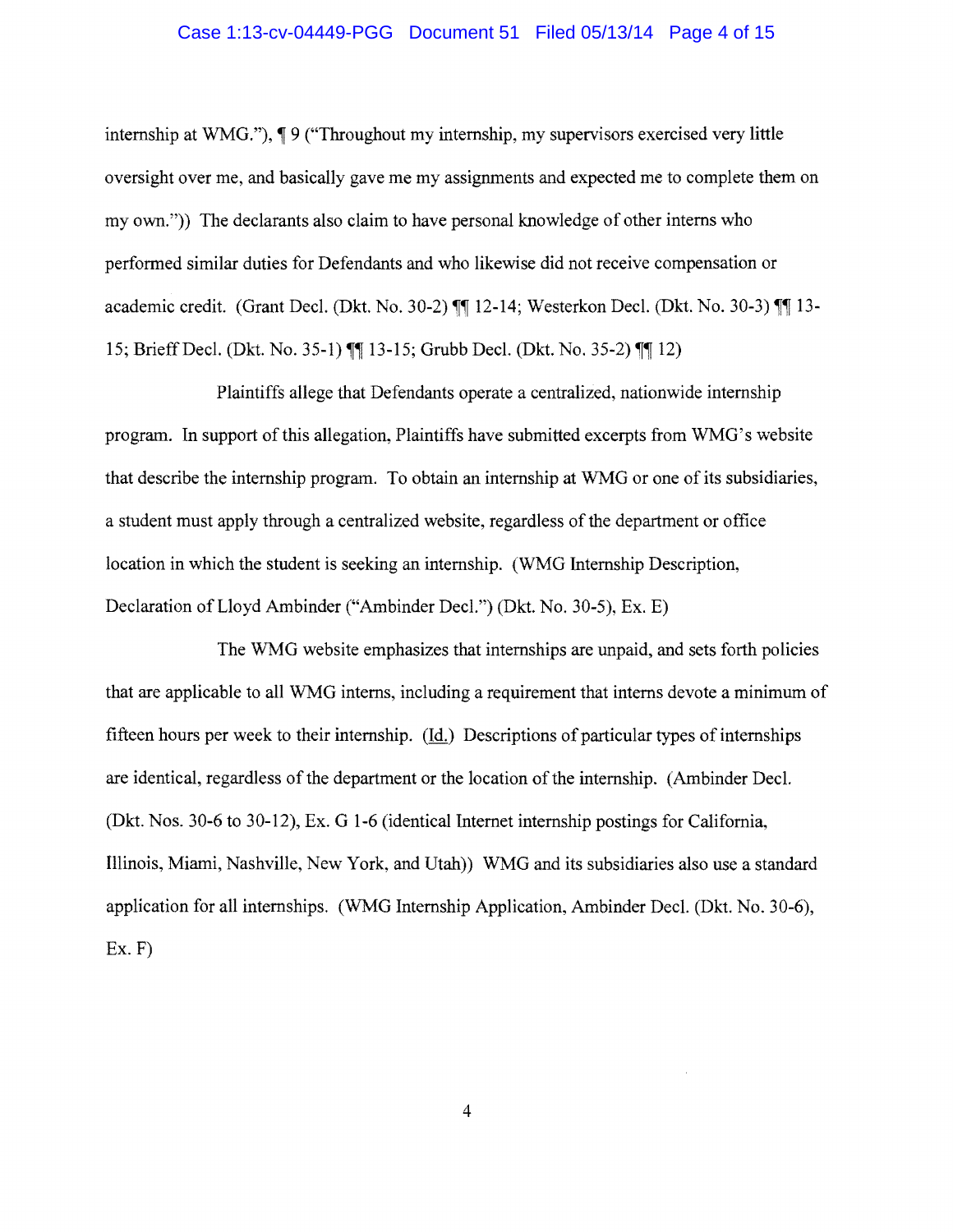#### **DISCUSSION**

## **I. COLLECTIVE ACTIONS AND COURT -AUTHORIZED NOTICE**

#### **A. Legal Standard**

Under the FLSA, an employee may sue on behalf of himself and all other employees who are "similarly situated." 29 U.S.C. § 216(b). The FLSA permits those similarly situated employees to "opt in" to the litigation and become party plaintiffs by filing a written consent form with the court. See Damassia v. Duane Reade, Inc., 04 CIV. 8819(GEL), 2006 WL 2853971, at \*2 (S.D.N.Y. Oct. 5,2006) (citing Masson v. Ecolab, Inc., No. 04 Civ. 4488 (MBM), 2005 WL 2000133, at \*13, (S.D.N.Y. Aug. 17,2005)). In contrast to the procedures for a class action under Fed. R. Civ. P. 23, "only plaintiffs who affirmatively opt in can benefit from the judgment or be bound by it." Id. (citing Gjurovich v. Emmanuel's Marketplace, Inc., 282 F. Supp. 2d 101, 103-04 (S.D.N.Y. 2003)).

Although Section 216(b) does not explicitly address court-authorized notice, "it is 'well settled' that district courts have the power to authorize an FLSA plaintiff to send such notice to other potential plaintiffs." Gjurovich, 282 F. Supp. 2d at 104 (quoting Hoffmann v. Sbarro, Inc., 982 F. Supp. 249,261 (S.D.N.Y. 1997) (additional citations omitted)); see also Amendola v. Bristol-Myers Squibb Co., 558 F. Supp. 2d 459,467 (S.D.N.Y. 2008) ("'[a]lthough one might read the [FLSA], by deliberate omission, as not providing for notice, ... it makes more sense, in light of the "opt-in" provision of  $\S$  16(b) of the Act, 29 U.S.C.  $\S$  216(b), to read the statute as permitting, rather than prohibiting notice in an appropriate case'" (quoting Braunstein v. E. Photographic Labs., Inc., 600 F. 2d 335, 336 (2d Cir. 1978) (per curiam))). Indeed, because the three-year statute of limitations for an FLSA claim begins to run as soon as a non-named plaintiff opts-in to the litigation, courts routinely approve court-authorized notice in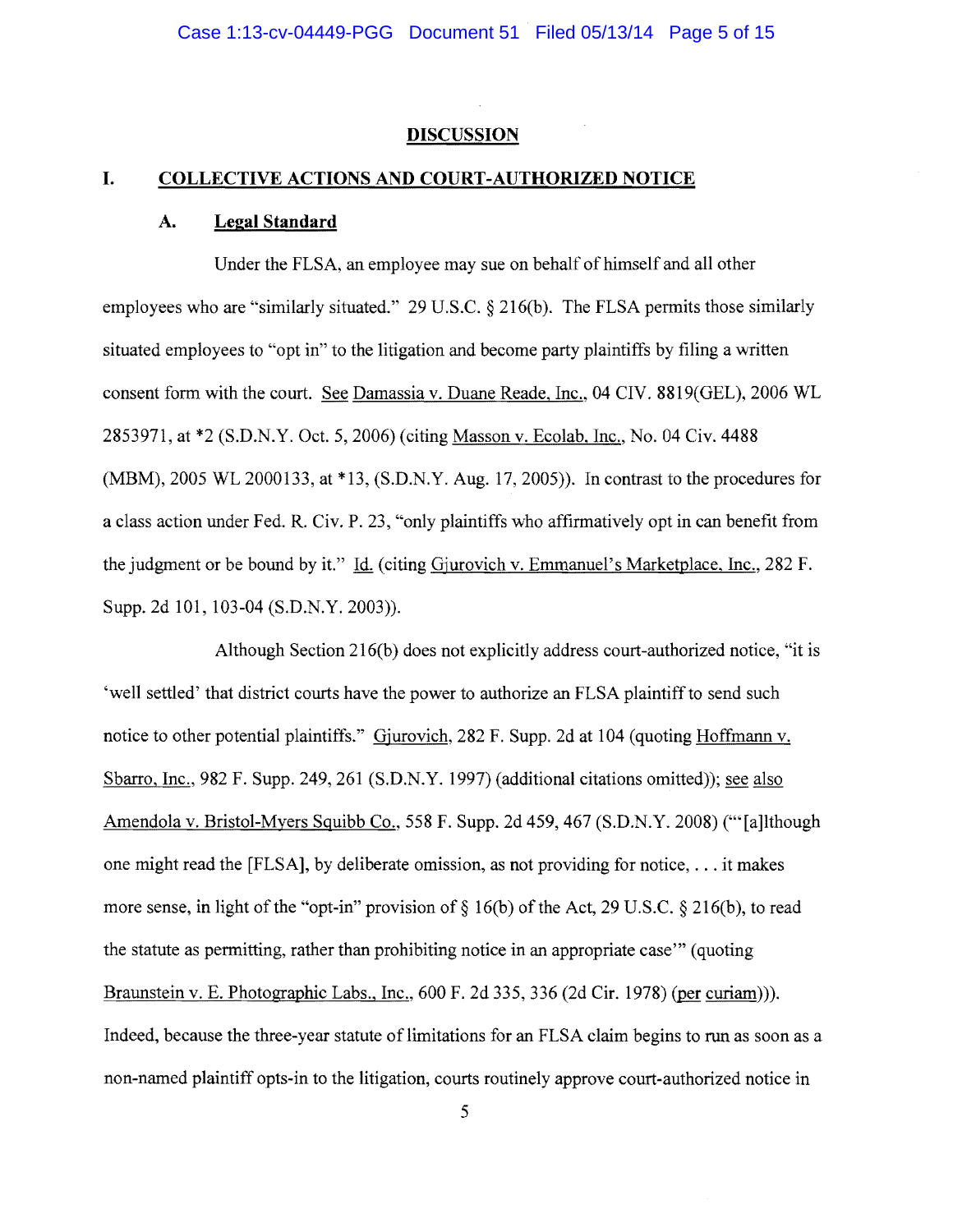## Case 1:13-cv-04449-PGG Document 51 Filed 05/13/14 Page 6 of 15

order to ensure that the rights of potential claimants do not expire during the discovery process. See, e.g., Khamsiri v. George & Frank's Japanese Noodle Rest. Inc., 12 CIV. 265 PAE, 2012 WL 1981507, at \*2 (S.D.N.Y. June 1, 2012) ("[C]ourt-authorized notice is appropriate]] to prevent erosion of claims due to the running statute of limitations.  $\dots$ ").

Courts in this Circuit follow a two-step process when presented with a motion for court-authorized notice. "The first step involves the court making an initial determination to send notice to potential opt-in plaintiffs who may be 'similarly situated' to the named plaintiffs with respect to whether a FLSA violation has occurred." Myers v. Hertz Corp., 624 F.3d 537, 555 (2010). The second and later step requires the court to decide "on a fuller record, ... whether a so-called 'collective action' may go forward by determining whether the plaintiffs who have opted in are in fact 'similarly situated' to the named plaintiffs." Id. (emphasis added).

To satisfy their initial burden, plaintiffs need only make "a 'modest factual showing' that they and potential opt-in plaintiffs 'together were victims of a common policy or plan that violated the law." (quoting Sbarro, 982 F. Supp. at 261). While "[t]he 'modest factual showing' cannot be satisfied simply by 'unsupported assertions,'" id. (quoting Dyback v. State of Fla. Dep't of Corrections, 942 F.2d 1562, 1567 (11th Cir. 1991), "it should remain a low standard of proof because the purpose of this stage is merely to determine whether 'similarly situated plaintiffs do in fact exist." Id. (citing Sbarro, 982 F. Supp. at 261) (emphasis in original); accord Lee v. ABC Carpet & Home, 236 F.R.D. 193, 197 (S.D.N.Y. 2006) ("Plaintiff's burden is minimal because the determination that the parties are similarly situated is merely a preliminary one."). Plaintiffs need only offer "'substantial allegations' of a factual nexus between [them] and potential opt-in plaintiffs with regard to their employer's alleged FLSA violation." Davis v. Abercrombie & Fitch Co., 08 CIV 1859(PKC), 2008 WL 4702840, at \*9

6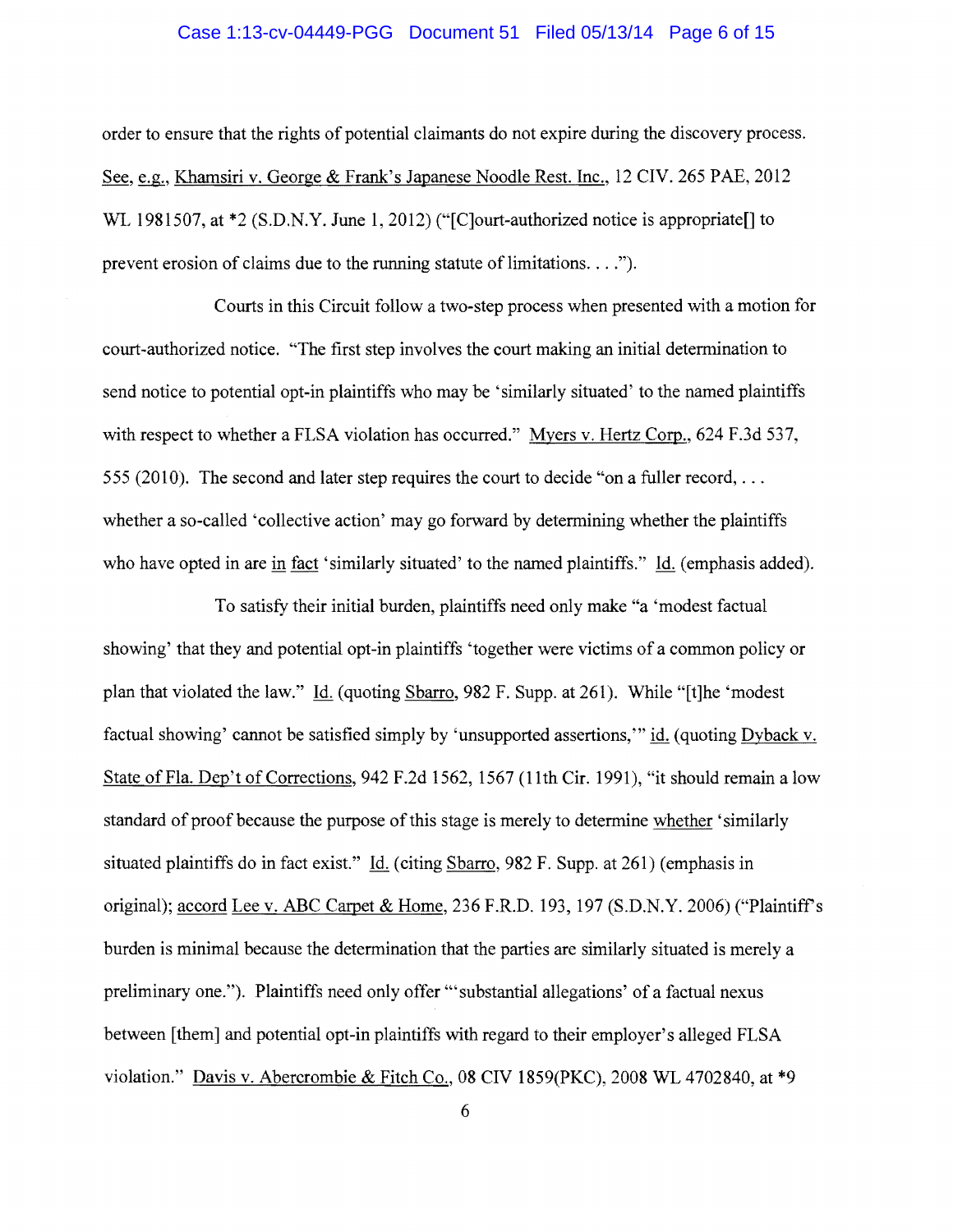(S.D.N.Y. Oct. 23, 2008) (quoting Ayers v. SGS Control Servs., Inc., No. 03 Civ. 9078 (RMB)(RLE), 2004 WL 2978296, at \*5 (S.D.N.Y. Dec. 21, 2004).

When evaluating whether court-authorized notice is appropriate, "the court does not resolve factual disputes, decide ultimate issues on the merits, or make credibility determinations." Davis, 2008 WL 4702840, at \*9 (citing Lynch v. United Servs. Auto. Ass'n, 491 F. Supp. 2d 357, 368-69 (S.D.N.Y. 2007»; see also Francis v. A&E Stores, Inc., No. 06 Civ. 1638 (CS)(GAY), 2008 WL4619858, at \*2 (S.D.N.Y. Oct. 15,2008) ("Plaintiffs must make 'a modest factual showing sufficient to demonstrate that they and potential plaintiffs together were victims of a common policy or plan that violated the law,' but the merits of plaintiff's claims are not evaluated until later in the litigation." (quoting Sbarro, 982 F. Supp. at 261-62). Indeed, in considering such a motion, "[a] court need not evaluate the underlying merits of a plaintiff's claims...." Damassia, 2006 WL 2853971, at \*3 (citing Scholtisek v. Eldre Corp., 229 F.R.D. 381,391 (W.D.N.Y. 2005); Gjurovich, 282 F. Supp. 2d at 105; Sbarro, 982 F. Supp. at 262). Because courts do not weigh the merits of a plaintiff's claim, extensive discovery is not necessary at the notice stage. See Masson, 2005 WL 2000133, at \*15 (noting that defendant's stated need for "extensive" discovery does "not bear on whether this case can proceed as a collective action"). Plaintiffs may satisfy their "minimal" burden by relying on their own pleadings and affidavits, or the affidavits of potential members ofthe collective action. Anglada v. Linens 'N Things, Inc., No. 06 Civ. 12901 (CM)(LMS), 2007 WL 1552511, at \*4 (S.D.N.Y. Apr. 26, 2007).

The standard for class certification under Federal Rule of Civil Procedure 23 is, of course, not relevant to an FLSA collective action. Unlike under Rule 23, '''no showing of numerosity, typicality, commonality, or representativeness need be made.'" Iglesias-Mendoza v.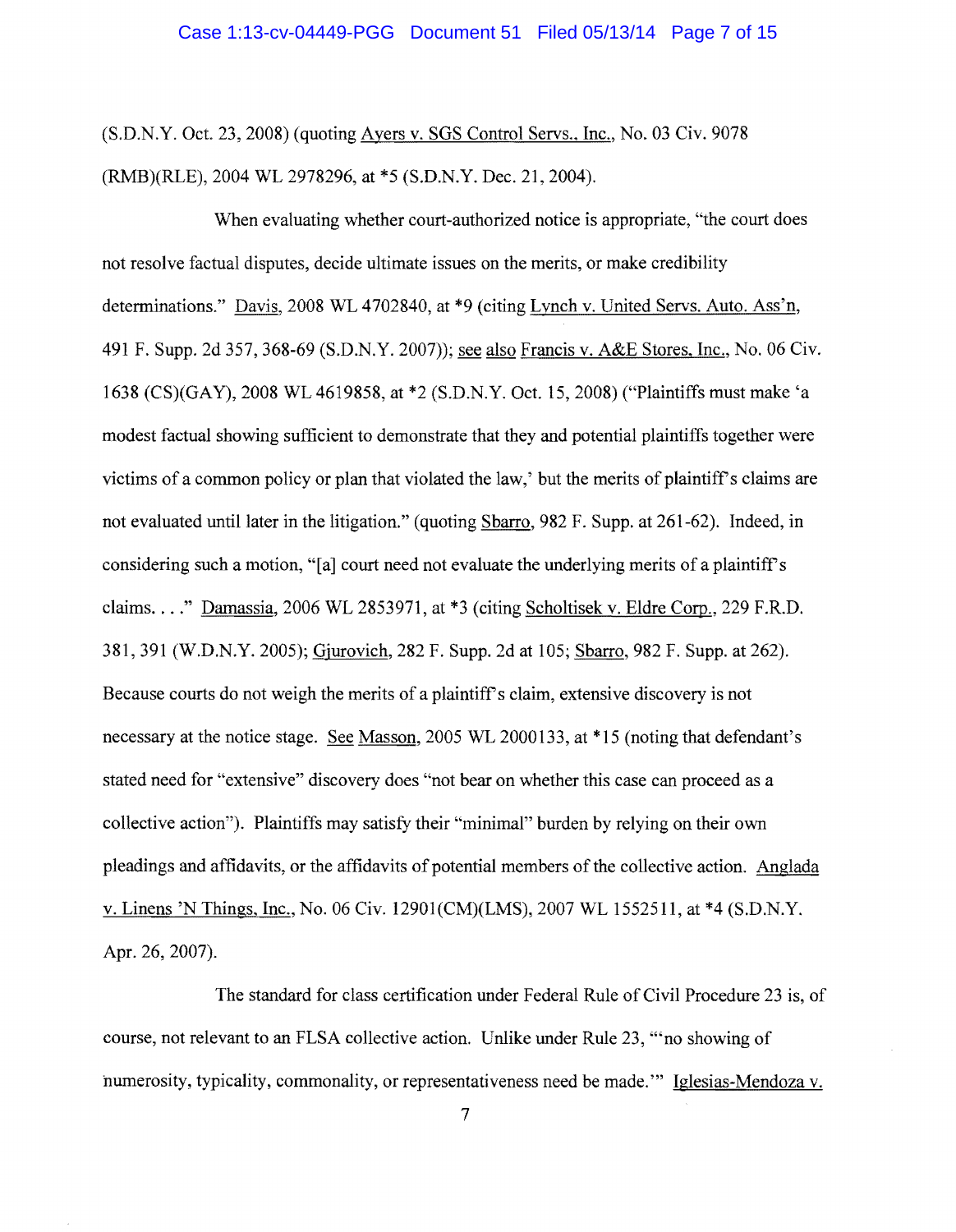La Belle Farm, Inc., 239 F.RD. 363, 368 (S.D.N.Y. 2007) (quoting Young v. Cooper Cameron Corp., 229 F.RD. 50,54 (S.D.N.Y. 2005)). As a result, the "similarly situated" standard for authorizing notice to potential opt-in plaintiffs in an FLSA collective action is "considerably more liberal than class certification under Rule 23." Id.

"Plaintiffs who opt in to a collective action after a court authorizes notice do not necessarily remain parties to the action through trial. After discovery, courts typically engage in a 'second tier' of analysis to determine on a full record – and under a more stringent standard – whether the additional plaintiffs are in fact similarly situated... If the factual record reveals that the additional plaintiffs are not similarly situated to the original plaintiffs, the collective action is 'decertified,' and the claims of the opt-in plaintiffs are dismissed without prejudice." Damassia, 2006 WL 2853971, at \*3 (citing Lee, 236 F.RD. at 197; Scholtisek, 229 F.RD. at 387)).

## **B. Analysis**

Plaintiffs have met their initial burden by proffering sufficient evidence of an unlawful policy directed at a class of similarly situated persons. Accordingly, court-authorized notice to members of the putative collective action is appropriate.

As an initial matter, "[c]ourts regularly rely on plaintiffs' affidavits and hearsay statements in determining the propriety of sending notice" in FLSA collective actions. Salomon v. Adderley Indus., 847 F. Supp. 2d 561, 563-64 (S.D.N.Y. 2012); see also Indergit v. Rite Aid Corp., 08 CIV. 9361 (PGG), 2010 WL 2465488, at \*5 (S.D.N.Y. June 16,2010) (authorizing notice to Rite Aid managers based on plaintiffs' affidavits and company's nationwide job descriptions); Sipas v. Sammy's Fishbox, Inc., No. 05 Civ. 10319, 2006 WL 1084556, at \*2 (S.D.N.Y. Apr. 24, 2006) (authorizing notice to parking lot attendants based on plaintiffs' affidavits). Here, Plaintiffs allege that Defendants improperly classified them and 3,000 other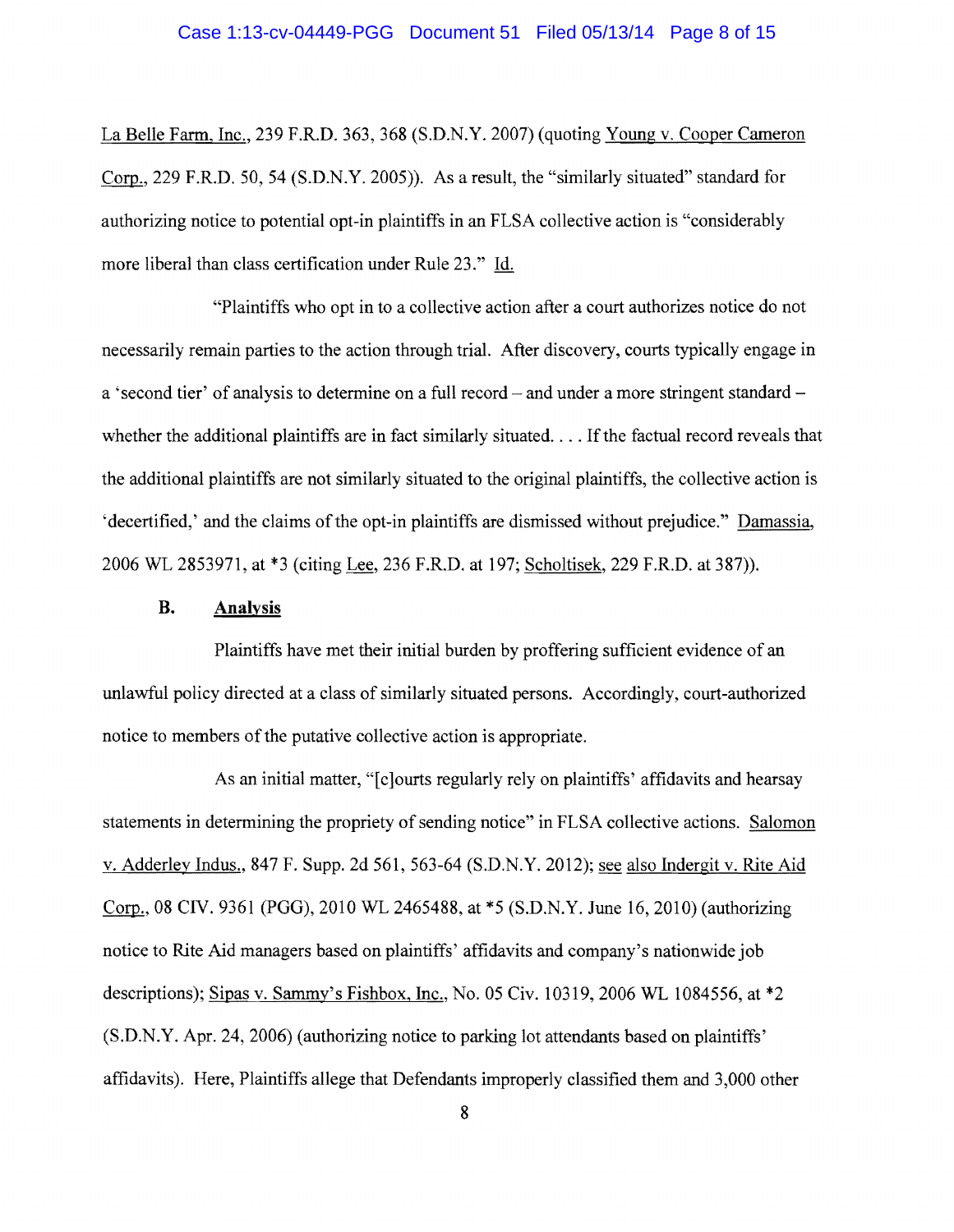## Case 1:13-cv-04449-PGG Document 51 Filed 05/13/14 Page 9 of 15

students as unpaid interns, thus depriving them of minimum wages and overtime pay as required by law.

In support of their claims, Plaintiffs have submitted declarations from Grant and three other former unpaid interns of WMG demonstrating that (1) declarants all performed the same type of work as paid employees in the departments in which they worked; and (2) the declarants – for at least part of their internships – received neither compensation nor academic credit. Plaintiffs have also submitted evidence suggesting that their work conditions were the product of a nationwide internship policy at WMG. (See Ambinder Decl. (Dkt. No. 30), Ex. B-G) Plaintiffs' exhibits indicate that all students seeking an internship must complete a standard application, and that internship applications flow through a common website.  $(Hd, Ex, F)$ Plaintiffs' exhibits also show identical job descriptions for unpaid internships throughout the United States, regardless of the internship's location. (Id., Ex. G1-G6 (showing identical website po stings for California, Illinois, Miami, Nashville, New York, and Utah internships). The internship descriptions indicate that all intern applicants must meet the same basic criteria and are subject to the same general policies. (Id. (explaining that interns must be 18 years old, complete a successful background check, be emolled at an accredited college, and make a 15 hour per week commitment ("Every intern is assigned a special project that will assist them in increasing their understanding of how each department operates. Warner Music Group values its interns; as such we have developed an Intern Bill of Rights which is presented to both interns and supervisors to ensure a mutually rewarding experience."))) Defendants' centralized website also provides a general description of internships emphasizing that all internships are unpaid. (Id., Ex. E)

9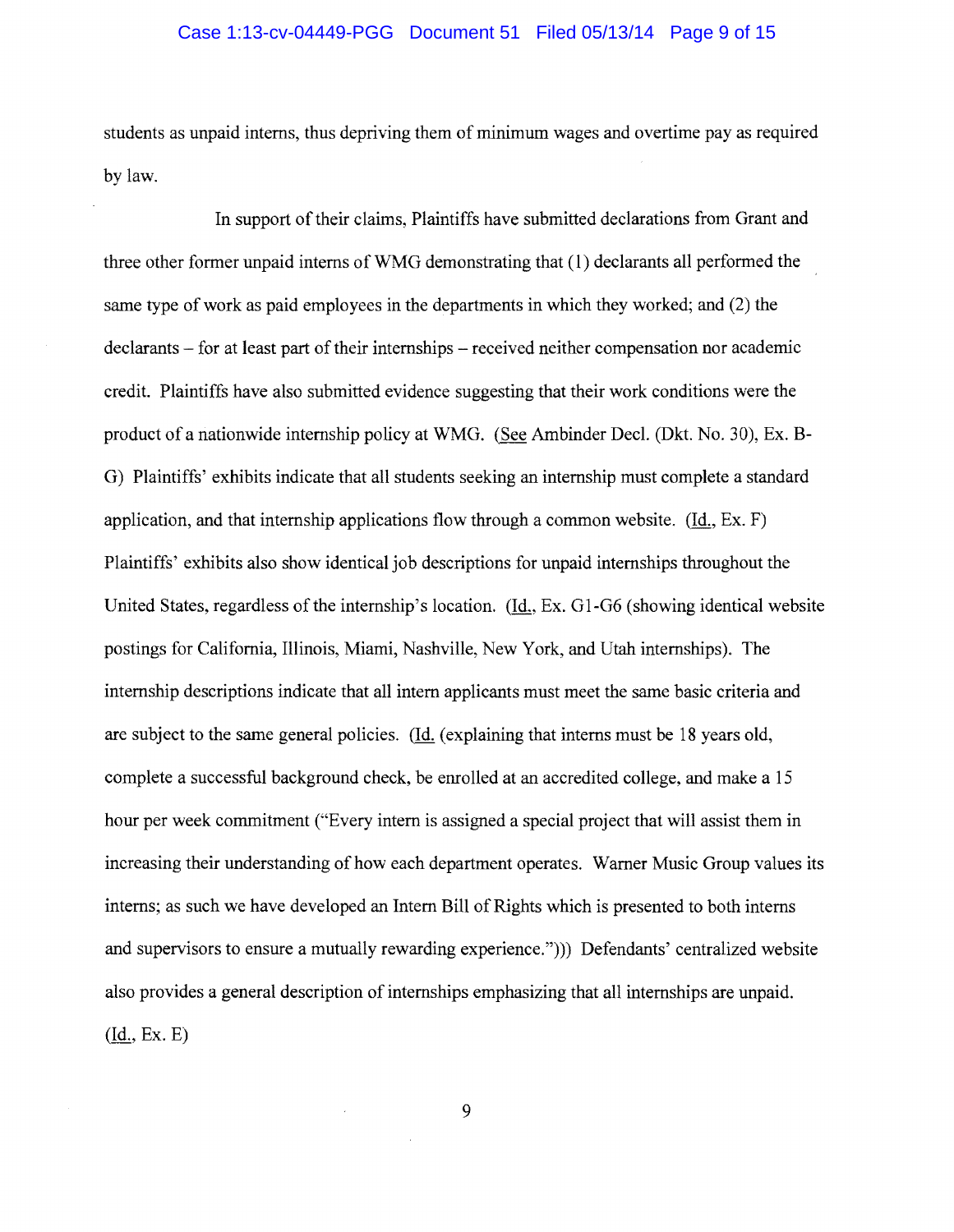## Case 1:13-cv-04449-PGG Document 51 Filed 05/13/14 Page 10 of 15

From this evidence, it is reasonable to infer that the policy of classifying student workers as unpaid interns, and thus exempt from the FLSA's wage and overtime requirements, reflects a national, company-wide policy.

Defendants argue, however, that this evidence is insufficient because it does not establish that members of the putative collective "were victims of a common policy or plan that violated the law." Amendola, 558 F. Supp. 2d at 467 (emphasis added). Defendants suggest that Plaintiffs' right to compensation will turn on whether they are properly classified as employees under the FLSA or fall within the "trainee" exception articulated in Walling v. Portland Terminal Co., 330 U.S. 148 (1947). (Def. Br. (Dkt. No. 31) at 16). The U.S. Department of Labor has developed a six-factor test based on Walling for distinguishing trainees from employees.<sup>3</sup> While "[t]he Second Circuit has not addressed the standard governing the trainee exception, ... it is clear that [the DOL factors] are at least relevant to, and perhaps dispositive of, the inquiry." Fraticelli v. MSG Holdings, L.P., 13 CIV. 6518 JMF, 2014 WL 1807105, at \*2 (S.D.N.Y. May 7,2014). Defendants contend that the evidence offered by Plaintiffs is not suggestive of a policy that violates Walling or the DOL test, and that the internship postings on WMG's website are "consistent with the sort of activities that are the hallmark of a bona fide internship program,

<sup>&</sup>lt;sup>3</sup> See U.S. Dep't of Labor, "Fact Sheet #71: Internship Programs Under the Fair Labor Standards Act," available at http://www.dol.gov/whd/regs/compliance/whdfs71.pdf. The six factors are: (1) whether the internship, even though it includes actual operation of the facilities of the employer, is similar to training which would be given in an educational environment; (2) whether the internship experience is for the benefit of the intern; (3) whether the intern displaces employees or works under close supervision of staff; (4) whether the employer that provides the training derives any immediate advantage from the activities of the intern, and whether its operations on occasion may actually be impeded; (5) whether the intern is necessarily entitled to ajob at the conclusion of the internship; and (6) whether the employer and the intern understand that the intern is not entitled to wages for the time spent in the internship.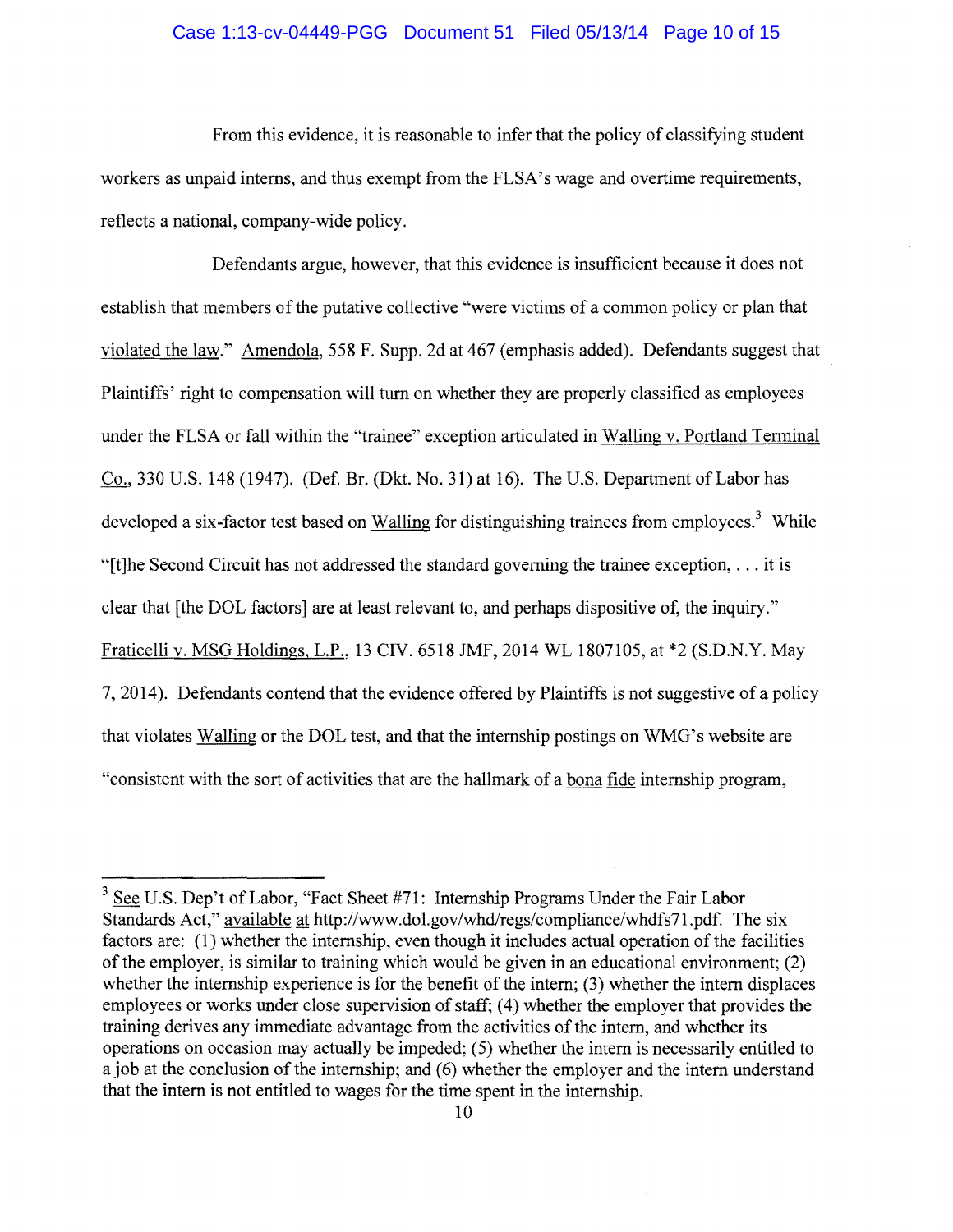### Case 1:13-cv-04449-PGG Document 51 Filed 05/13/14 Page 11 of 15

such as the opportunity to 'shadow' industry professionals.'" (Def. Br. (Dkt. No. 31) at 15 (citing Ambinder Decl. (Dkt. Nos. 30-6 to 30-12), Ex. G 1-6»

Defendants' arguments do not justify denying court-authorized notice. First, for the reasons stated above, Plaintiffs have made out a prima facie case of a common FLSA violation. Plaintiffs allege that they performed the same work-as non-exempt employees in their respective departments, and that they received no compensation or academic credit for their work. (See Westerkon Decl. (Dkt. No. 30-3) ¶ 9; Brieff Decl. (Dkt. No. 35-1) ¶ 9; Grubb Decl. (Dkt. No. 35-2)  $\P$  8) Plaintiffs have also submitted documentary evidence that supports their claims, including internship position postings that uniformly state, "Every Intern is assigned a special project that will both assist them in increasing their understanding of how each department operates, and aid the department in addressing a business need." (Ambinder Decl. (Dkt. No. 30-5), Ex. E (emphasis added)) The evidence offered by Plaintiffs is sufficient to meet the "low" standard of proof for court-authorized notice. Myers, 624 F.3d at 555. Second, the Court is not permitted to pass on the merits of Plaintiffs' claims at this stage of the litigation. Lynch, 491 F. Supp. 2d at 368 ("[A] court should not weigh the merits of the underlying claims in determining whether potential opt-in plaintiffs may be similarly situated."). An analysis of Walling or the DOL six-factor test  $-$  assuming arguendo that it applies here  $-$  would necessarily require the Court to make such determinations, and to do so on the basis of an entirely inadequate factual record.

Other courts considering FLSA claims brought by unpaid student interns have on the basis of similar factual records - concluded that dissemination of court-authorized notice is appropriate. See Wang, 2012 WL 2864524, at  $*2$  (authorizing notice on the basis of Plaintiff's "allegations and affidavits to the effect that Hearst made a uniform determination that interns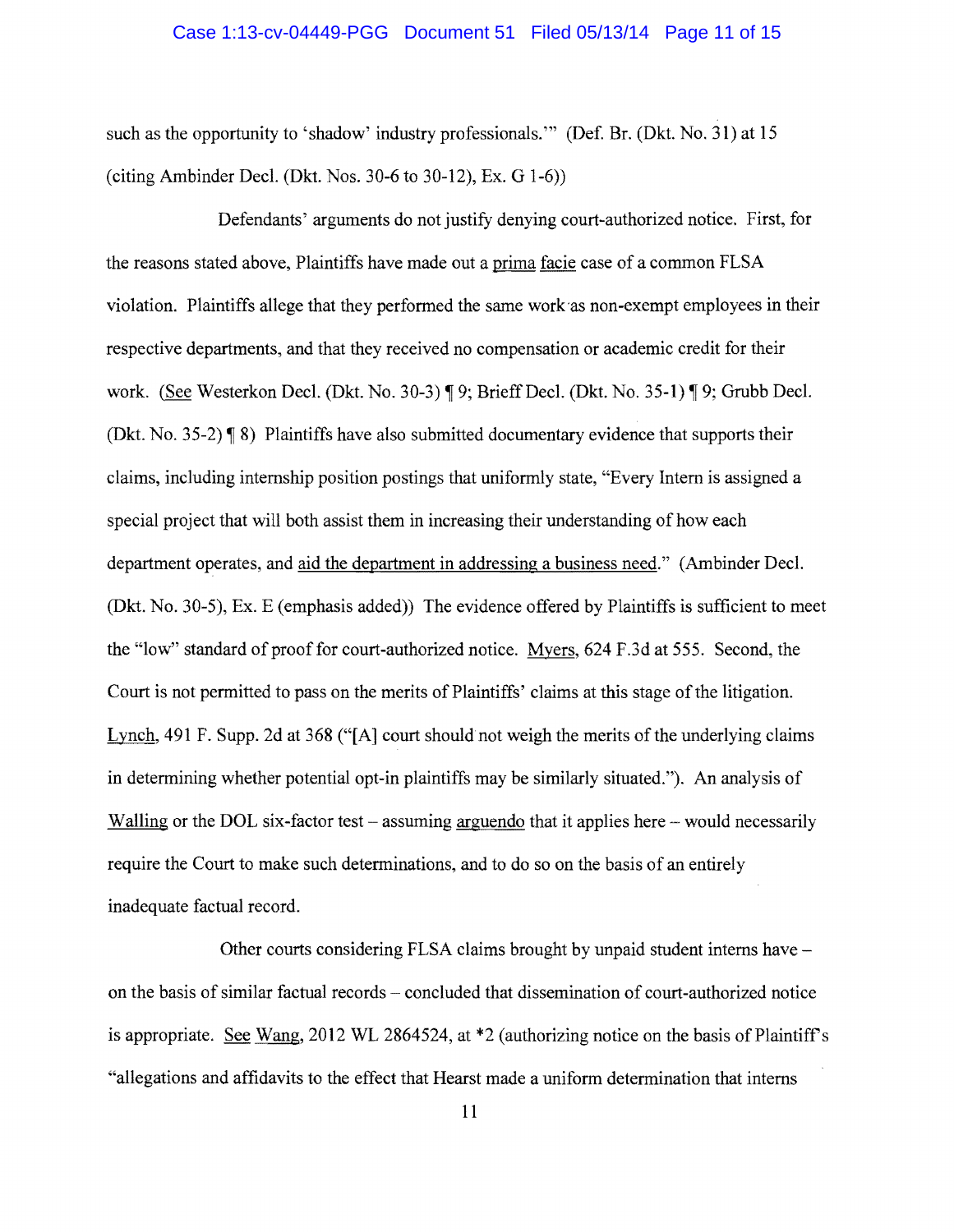were not employees ...."); O'Jeda v. Viacom, Inc., 13 *CN.* 5658 JMF, 2014 WL 1344604, at \*1 (S.D.N.Y. Apr. 4, 2014) (authorizing notice to interns who had worked at Viacom and its subsidiaries on the basis of, inter alia, an internship guide and internship postings on a centralized website).

Fraticelli v. MSG Holdings, L.P., 2014 WL 1807105, cited by Defendants (Dkt. No. 46), is not to the contrary. In that case, the court denied an application for court-authorized notice due to "significant differences . . . among . . . interns in terms of the activities they performed, the supervision, training, and benefits they received, the burdens they imposed on [the defendant], and the manner in which they were selected for their positions." Fraticelli, 2014 WL 1807105, at  $*2$  (internal citations omitted). Critical to the outcome in Fraticelli, however, was the court's conclusion that plaintiffs had presented "little to no evidence to support th[eir] assertion" that the defendant ran a "centralized internship program."  $\text{Id}$ , at \*3. Indeed, the only such evidence offered in Fraticelli was an employee code of conduct, a time sheet with the word "intern" at the top, and a script that instructed interns on how to manage telephone calls. Id. Here, in contrast, Plaintiffs have offered substantial evidence that Defendants' internship program was highly centralized, and that all interns were subject to the same policies, regardless of their location or the department in which they worked.

Defendants' other arguments in opposition to Plaintiffs' motion are likewise not persuasive. Defendants argue that Plaintiffs have not demonstrated the existence of a national policy, because their declarations do not include "any specific reference to any office location outside of New York." (Def. Br. (Dkt. No. 31) at 12) Defendants also assert that "Atlantic's internship program is largely maintained separately from WMG's, and that even within Atlantic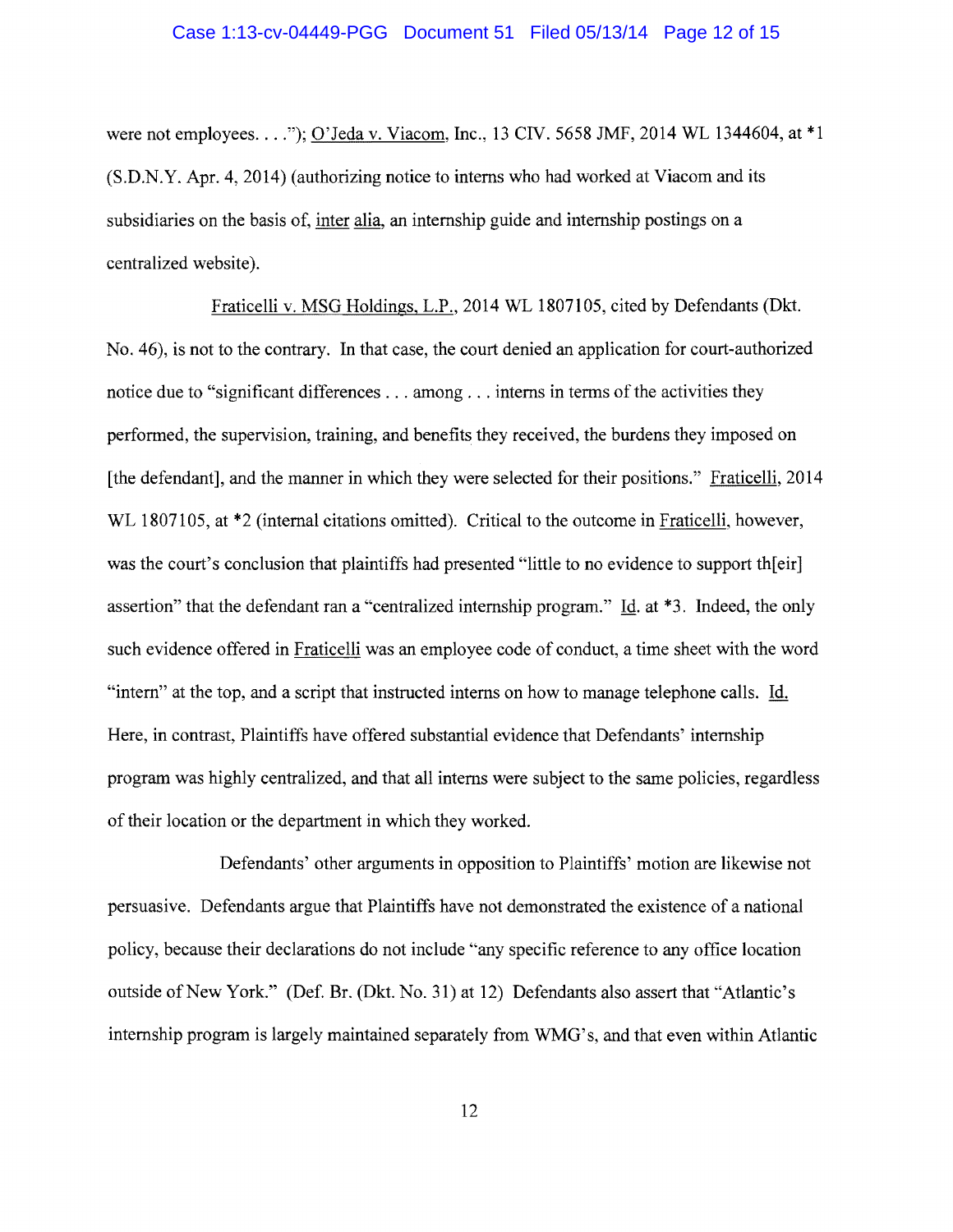and WMG respectively, interns are subject to different policies and protocols" depending on the office department and location. (Id. at 14)

Defendant's argument that Plaintiffs' declarations address only conditions in New York ignores substantial evidence proffered by Plaintiffs demonstrating that all interns who work for Defendants  $-$  regardless of the location in which they work  $-$  are subject to the same allegedly illegal policies. Defendants' contentions that interns work at locations throughout the United States, and that "disparate factual and employment settings" may exist among WMG and its subsidiaries, do not vitiate the essence of Plaintiffs' claim, which is that all of Defendants' student interns are "victims of a common policy to replace paid workers with unpaid interns." Glatt v. Fox Searchlight Pictures Inc., 293 F.R.D. 516, 538 (S.D.N.Y. 20l3) on reconsideration in part, 11 CIV. 6784 WHP, 2013 WL 4834428 (S.D.N.Y. Aug. 26, 2013) and motion to certify appeal granted, 11 CIV. 6784 WHP, 2013 WL 5405696 (S.D.N.Y. Sept. 17, 20l3) (authorizing notice to interns who had worked at various affiliates of Fox Entertainment Group).

Courts routinely authorize notice in FLSA actions even where potential opt-in plaintiffs work at different locations, perform somewhat different duties, and are managed by different supervisors. See, e.g., Indergit, 2010 WL 2465488, at  $*5$  (granting motion for courtauthorized notice for collective of Rite Aid managers despite defendants' contention that managerial duties varied because of the "unique characteristics of each [Rite Aid] store"); Barry v. S.E.B. Serv. of New York, Inc., 11-CV-5089 SLT JMA, 2013 WL 6150718, at \*7 (E.D.N.Y.) Nov. 22, 20l3) (authorizing notice to nationwide putative collective of security guards where plaintiffs only proffered evidence concerned employees located in the New York/New Jersey/Connecticut tri-state area); Ack v. Manhattan Beer Distributors, Inc., l1-CV-5582 CBA, 2012 WL 1710985, at \*6 (E.D.N.Y. May 15,2012) (plaintiffs met conditional certification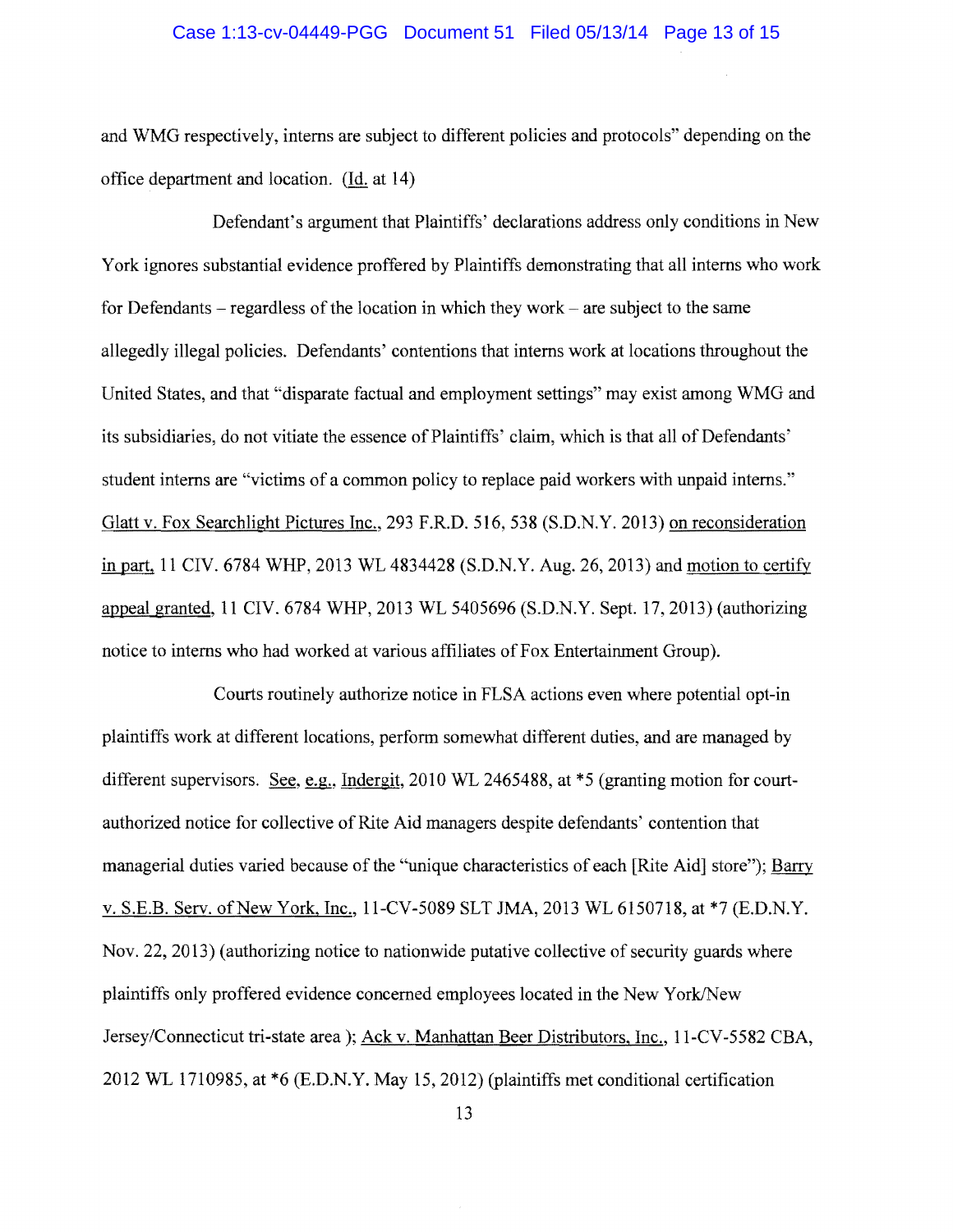## Case 1:13-cv-04449-PGG Document 51 Filed 05/13/14 Page 14 of 15

burden even though sales associates worked at different locations and reported to different managers).

The issue presented by the instant motion is whether Plaintiffs and potential opt-in plaintiffs are "similarly situated ... with respect to their allegations that the law has been violated." Young, 229 F.R.D. at 54 (emphasis added). The common denominator for Plaintiffs' claims here is that Defendants have violated, and continue to violate, the FLSA by maintaining a policy of not paying interns who perform the same or similar tasks performed by non-exempt compensated employees. Accordingly, for purposes of the instant motion, it is not material whether, for example, Grant and Westerkon performed somewhat different tasks during their internships and worked in different departments. The key inquiry is whether Defendants have a policy of not paying student interns who perform the same or similar tasks performed by nonexempt compensated employees. At this preliminary stage, Plaintiffs have proffered sufficient evidence to suggest that such a policy exists.

Defendants similarly argue that court-authorized notice is improper because "determining liability will be extremely individual and fact-intensive." (Def. Br. (Dkt. No. 31) at 16) Assuming arguendo that Defendants are correct, "'such factual determinations [are more appropriately]  $\dots$  addressed at the second stage of the certification process after the completion of discovery.'" Ack, 2012 WL 1710985, at \*6 (quoting Summa v. Hofstra Univ., CV 07-3307 DRH ARL, 2008 WL 3852160, at \*5 (E.D.N.Y. Aug.14, 2008)) (alteration added). If the record indicates that the opt-in plaintiffs are not similarly situated to the named plaintiffs, "the action may be 'de-certified' ... , and the opt-in plaintiffs' claims may be dismissed without prejudice." Myers, 624 F.3d at 555. At this stage, however, it is sufficient that Plaintiffs have offered "generalized proof' that Defendants have a national policy of misclassifying interns as exempt